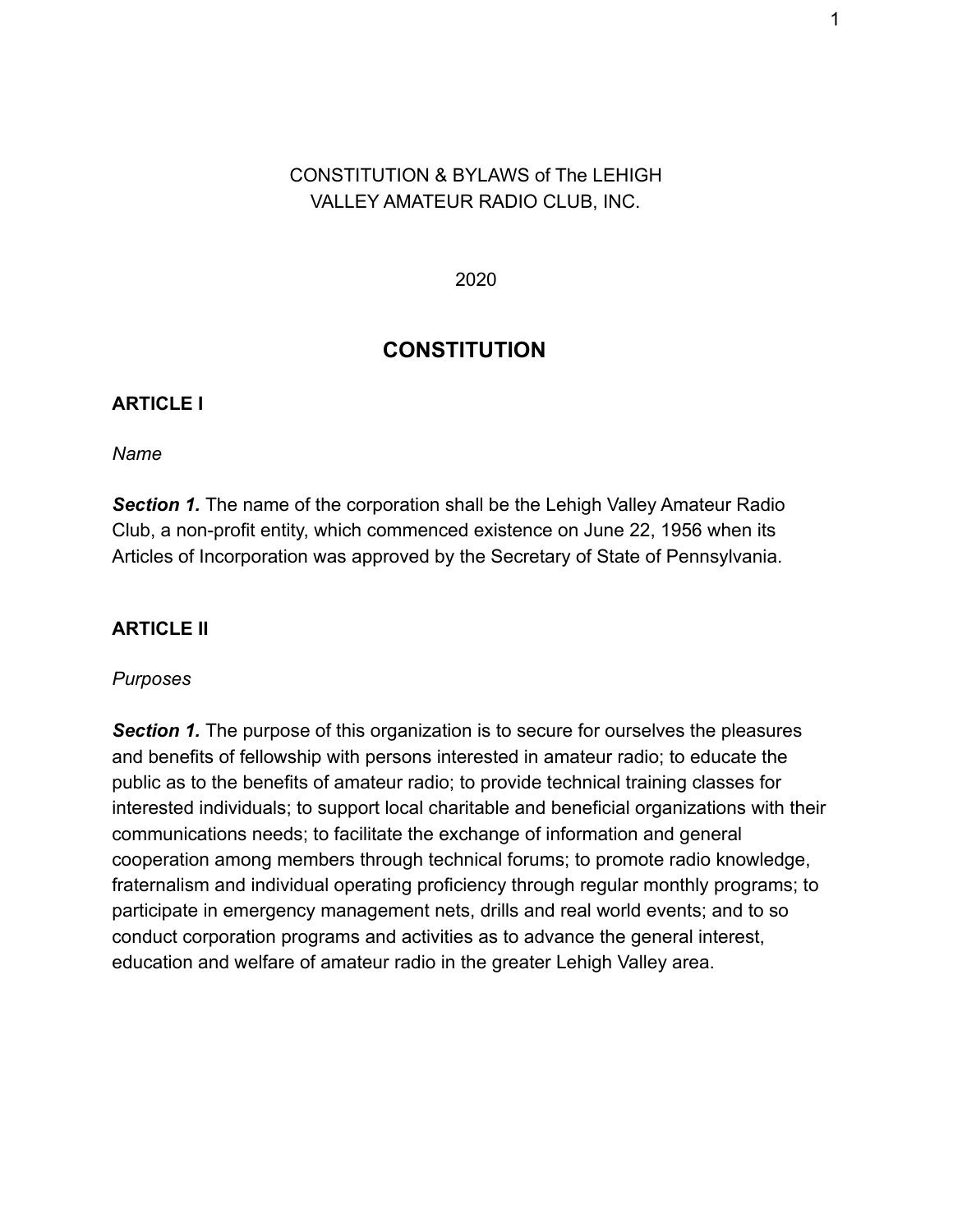## **ARTICLE III**

*Membership*

**Section 1.** This corporation shall not have capital stock, nor compensation for officers, but admit applicants to membership in the corporation without regard to race, creed, color, religion, gender, sexual orientation, political affiliation, marital status or any other discriminatory reason. Membership shall be contingent upon such uniform conditions and be by application and election upon such terms as described in the Bylaws.

#### **ARTICLE IV**

*Meetings*

**Section 1.** The Corporation shall hold three types of meetings: an Annual Meeting to elect the Board of Governors and Officers, Monthly General Membership Meetings for regular corporation business, and Special Meetings for ad hoc purposes including making Amendments to the Constitution and Bylaws. Details of each meeting type are described in the ByLaws.

### **ARTICLE V**

#### *Board of Governors*

Governance of the corporation shall be performed by a board of governors, whose makeup and term of service will be prescribed by the bylaws. The Board of Governors shall have supervision and control of the affairs of the corporation, shall determine its policies or changes therein within the limits of the Bylaws, shall actively pursue its objectives, and shall have discretion in the disbursement of its funds.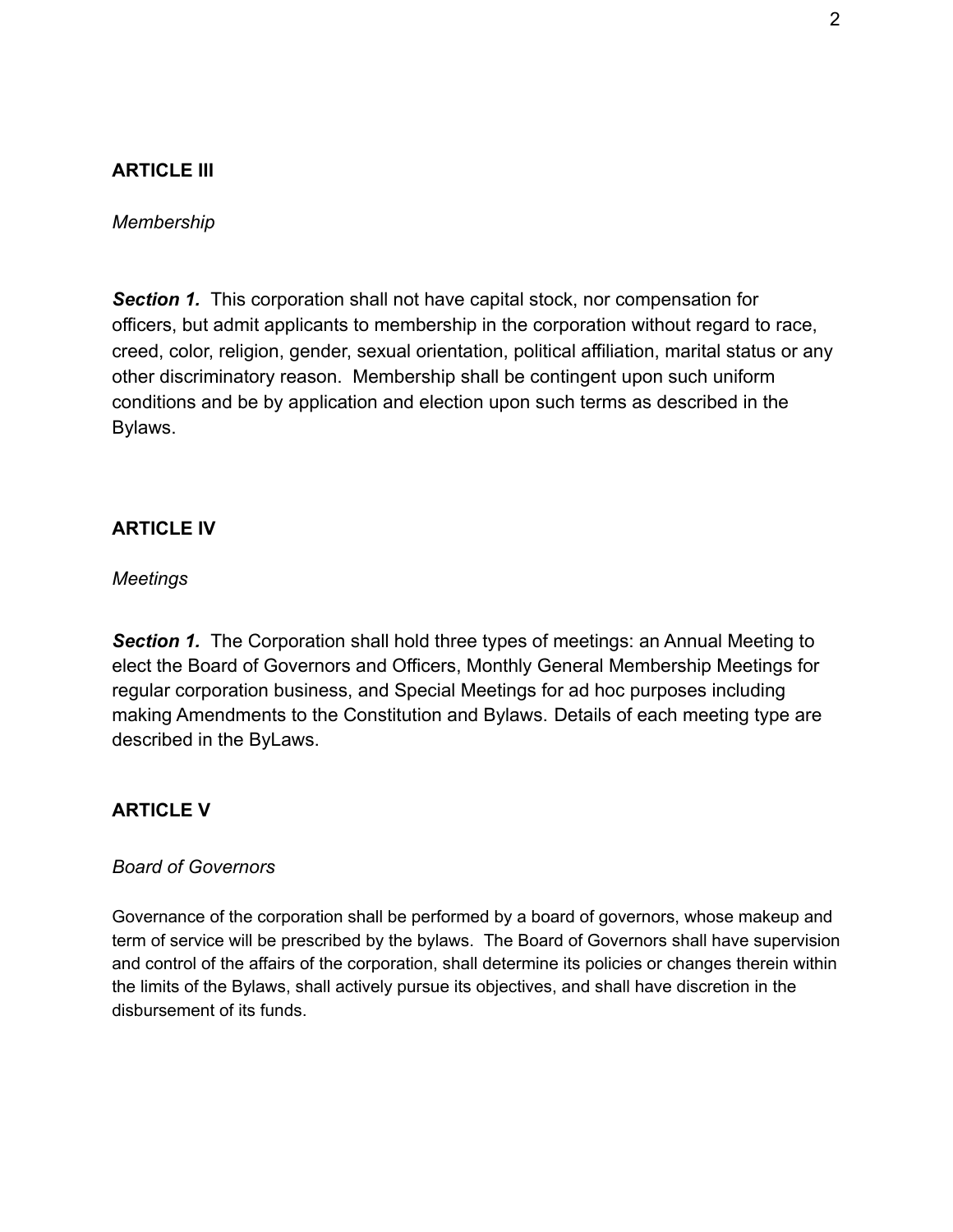### **ARTICLE VI**

#### *Dissolution*

Upon the dissolution of this organization the assets shall be distributed for one or more exempt purposes within the meaning of section 501(c)(3) of the Internal Revenue Code, or corresponding section of any future federal tax code, or shall be distributed to the federal government, or to a state or local government, for a public purpose.

# **BYLAWS**

### **ARTICLE I**

#### *Membership:*

**Section 1. Petition for membership** is to be made from the floor of a general meeting by a Full Member on behalf of the interested party or guest. Approval shall be by majority vote on the petition or motion and membership shall be granted upon payment of dues.

*Section 2. Membership* **Qualifications :** All persons interested in amateur radio shall be eligible for membership.

A. An amateur is an individual interested in radio techniques solely with a personal aim and without pecuniary interest.

B. To be an **Associate Member**, one must be current of dues and have been voted into the corporation by majority vote at time of membership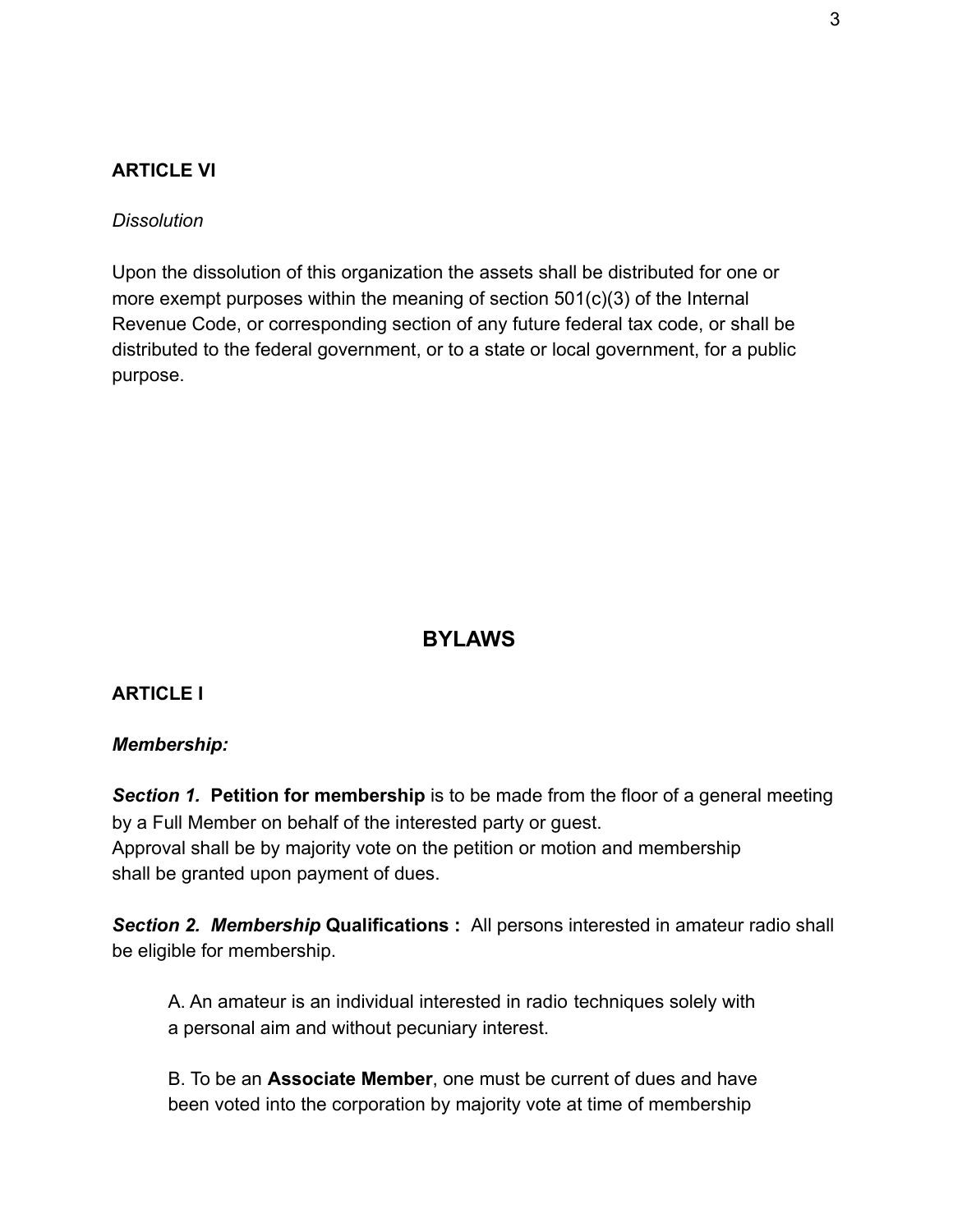application. Associate members need not hold an amateur license.

C. To be an **Full Member**, one must be current of dues and have been voted into Full Membership by majority vote after attending no less than two corporation meetings within any 12-month period after acceptance as an Associate Member. Full Members must hold a valid amateur license issued by the FCC.

D. Only a Full Member may present motions, hold office, or vote in the corporation.

*Section 3. Special Membership Types:* The Corporation has established two types of special membership having principally to do with the requirements of paying Annual Dues. The type of membership (Associate or Full Membership) is not changed by these designations:

A. **Life membership** shall be granted to any person who pays such membership fee as may be prescribed by the Board of Governors and listed as an attachment to these bylaws.

B. **Honorary membership** shall be conferred upon those who have contributed to the Corporation by a method of improvement or involvement. The term of Honorary Membership must be recommended and approved by the Board of Governors. Honorary Members typically do not pay dues and do not have the rights of a Full Member. Honorary Membership confers no rights, privileges or interests.

*Section 4. Duration of Membership:* Membership in this corporation may be terminated by death, voluntary withdrawal or as otherwise herein provided, in these bylaws. All rights, privileges, and interest of a member shall cease on the termination of membership. Any member may, by giving written notice of such intention, withdraw from membership.

*Section 5. Suspension and Expulsion:* For cause and upon reasonable notice, any membership may be suspended or terminated. Sufficient cause for such suspension or termination of membership shall be violation of the Bylaws or any lawful rule or practice duly adopted by this organization, or any other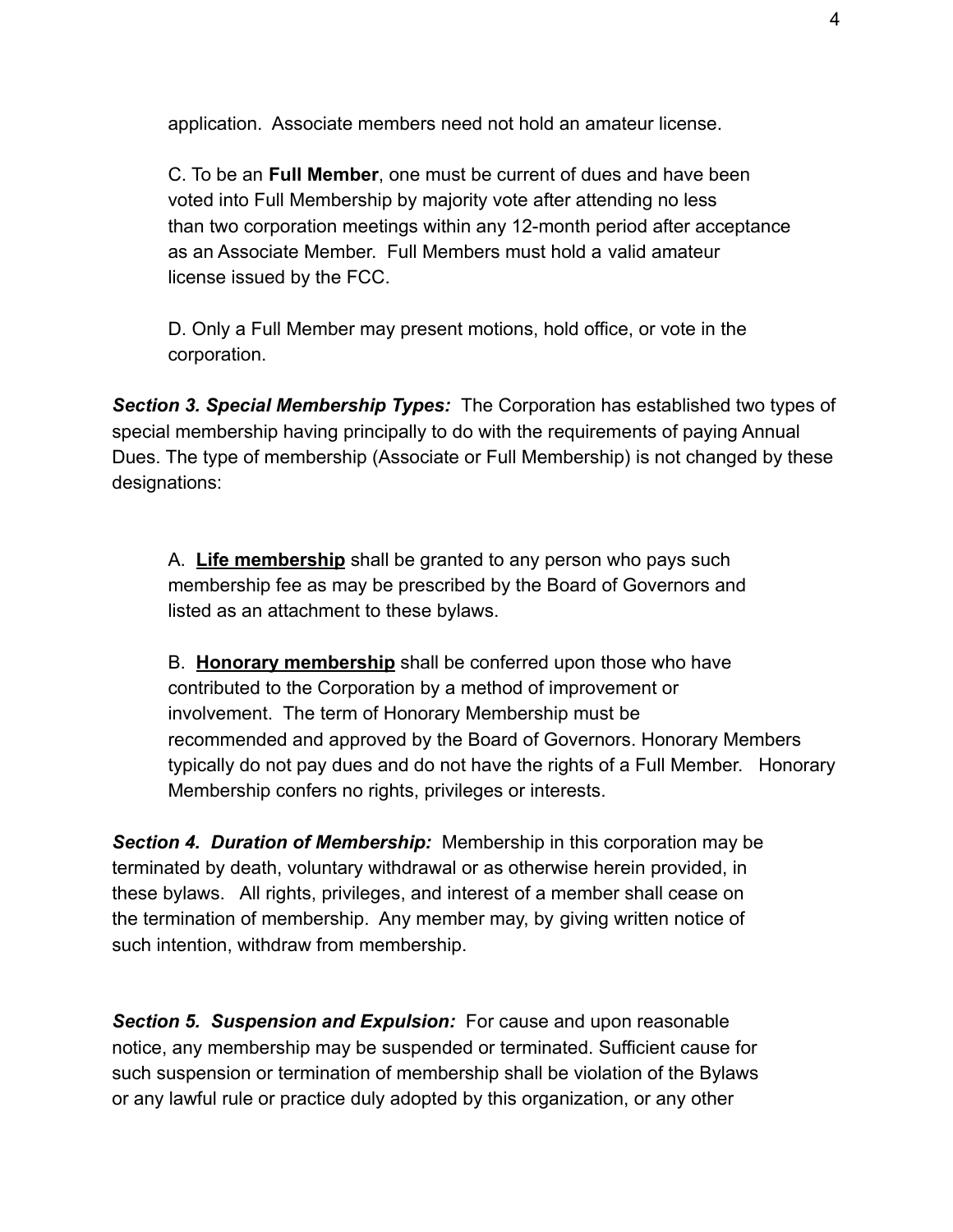conduct prejudicial to its interests. Suspension or expulsion shall be by majority vote of the board of governors.

*Section 6. Annual Dues:* The annual dues for each member shall be determined by the Board of Governors and noted in an attachment to this document.

A. Members who fail to renew their dues within sixty (60) days shall, without further notice, be considered Inactive and will forfeit all rights and privileges of membership.

B. All memberships will begin January 1st and end on December 31st of each year.

C. Lapsed memberships can be reinstated by paying dues.

*Section 7. Voting Rights:* The voting rights of the members of the corporation shall be equal and no member shall have more than one vote upon each matter submitted to a vote at a general meeting of the members. Only those holding Full Memberships may vote.

# **ARTICLE II**

## *Meetings:*

### *Section 1. Rules*

A. All Meetings shall be conducted by the authority of the current edition of Robert's Rules of Order Newly Revised.

B. The presence of ten (10) Full Members shall constitute a quorum for holding a general, special or annual meeting.

C. The order of business at meetings shall be as follows:

- 1. Call the meeting to order
- 2. Pledge to the flag.
- 3. Reading and approval of minutes of previous meeting or verbal approval of minutes printed in the newsletter or posted on the corporation's web site.
- 4. Reports of officers and staff.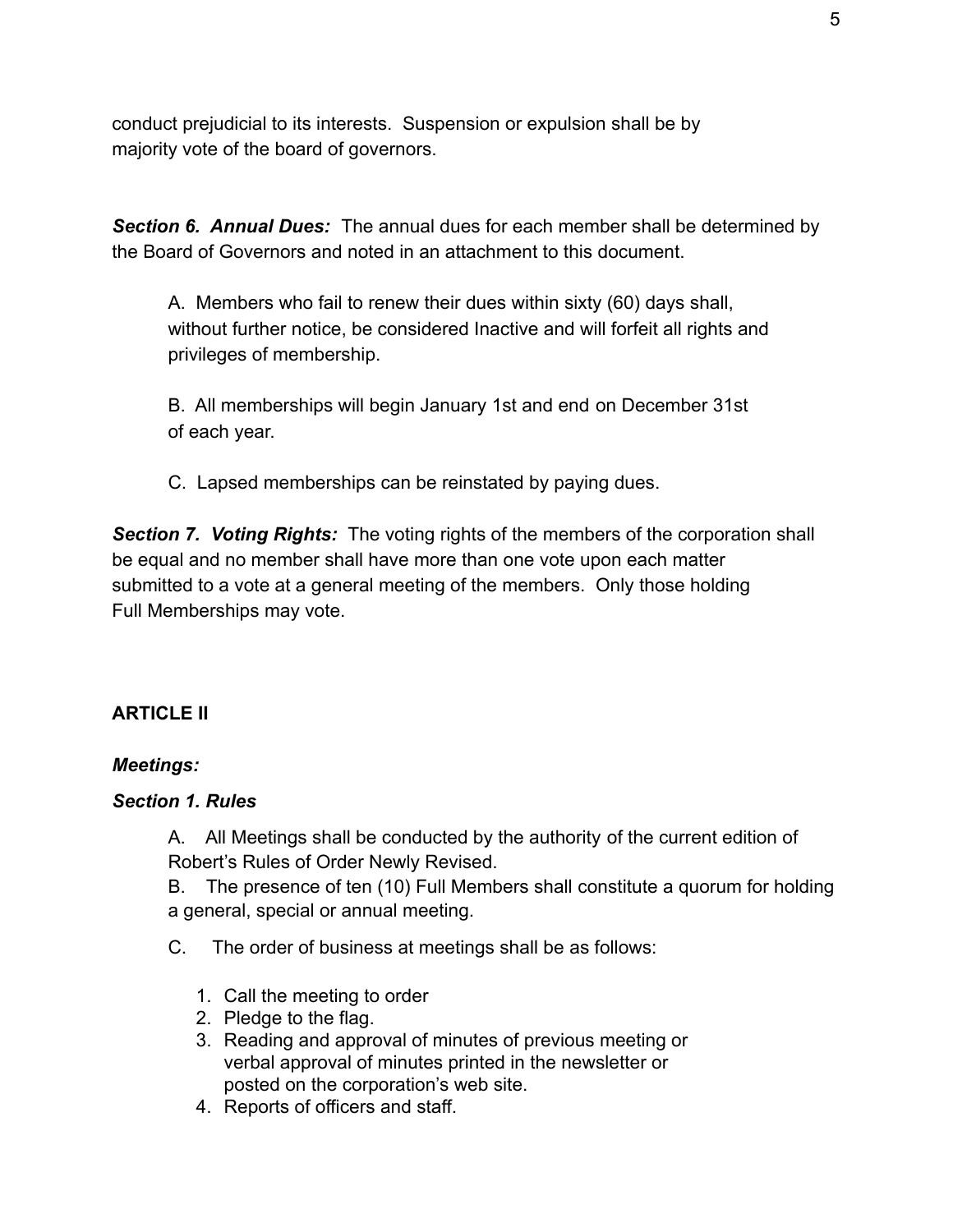- 5. Reports of committees. (Standing or Special).
- 6. Old Business
- 7. Unfinished business.
- 8. New business.
- 9. Nominations (October).
- 10.Election of officers (December).
- 11. Adjournment

D. The order of business may be altered or suspended at any general meeting by a majority vote of the members present or when not appropriate for a specific meeting.

*Section 2.* **Annual Meeting.** The December General Meeting shall be known as the annual meeting, at which time the election by ballots for the Officers and the Board of Governors shall be taken as described in Article 3 Section 3 Elections of Board of Governors and Officers.

*Section 3. Monthly General Membership Meetings*. The monthly general membership meetings of this corporation shall be held on a regular monthly cycle as described in the attachments, as specified by the Board of Governors. Business shall be conducted as described above in Article II section I.

### *Section 4. Special Meetings.*

Special meetings may be called by the President or the Board of Governors, or shall be called by the President upon the written request of one third of the Full Members of the Corporation. Notice of any special meeting shall be sent via e-mail and/or announced on the corporation Net, at least fifteen (15) days in advance, with a statement of time, place and information regarding the subject(s) to be considered.

**ARTICI F III** 

#### *Board of Governors*

#### *Section 1: Members of the Board*

A. There shall be four (4) named officers of the corporation, President; Vice-President; Secretary; and Treasurer, and a Board of Governors consisting of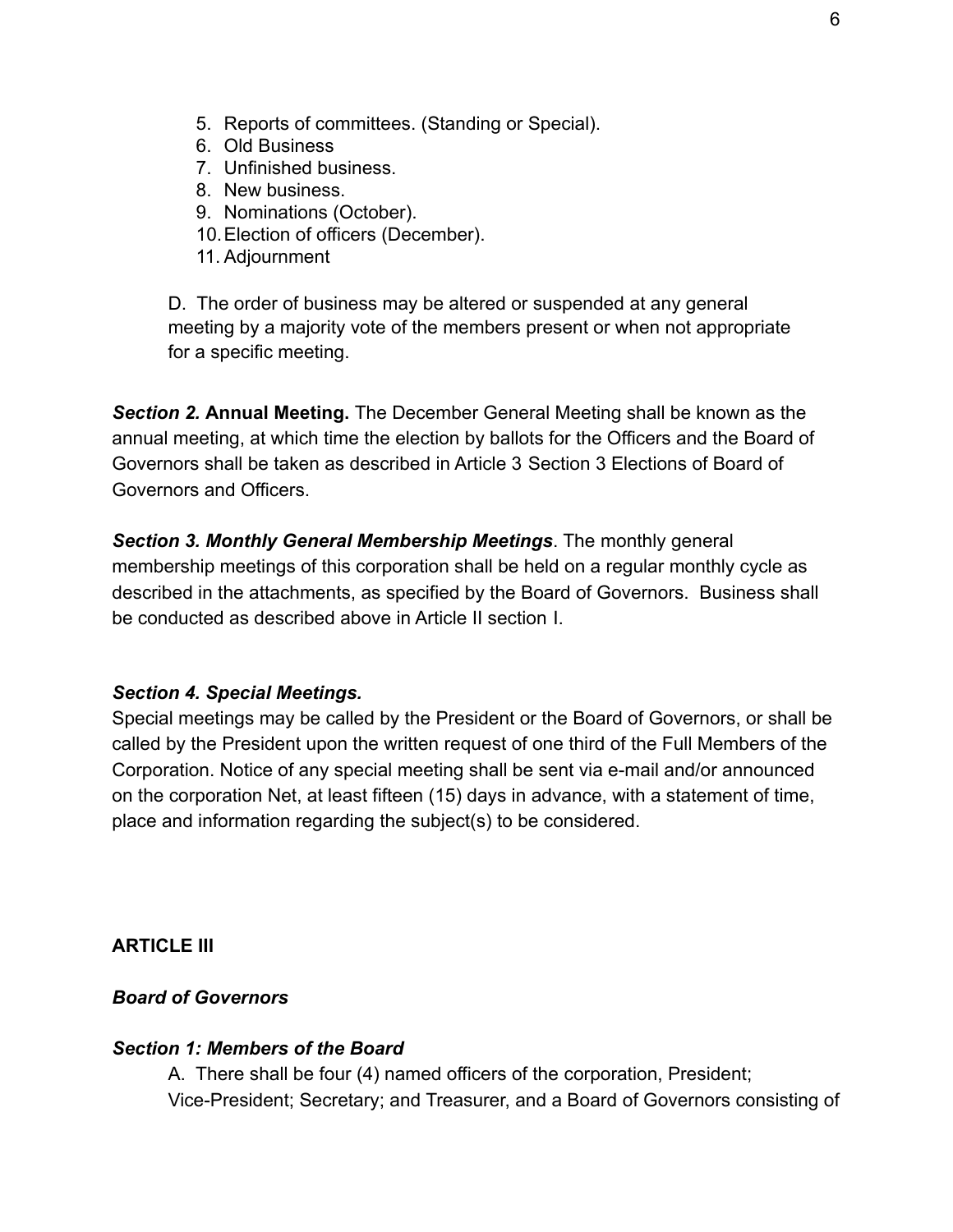five (5) Full Members. The President, Vice President, Secretary, Treasurer and the Past President for one year only, shall be members ex-officio of the Board of Governors, with the right to vote.

B. The Officers and the Board of Governors of this corporation shall be elected for a term of one year.

C. Vacancies occurring between elections shall be filled by appointment by the Board of Governors.

D. Officers may be removed by a three-fourths vote of the general membership at any regular or special meeting provided written notice of such intention has been given to all Full Members at least one week prior to that meeting.

## *Section 2: Nomination and Eligibility*

A. To be eligible for nomination, a member must be 18 years of age or older; must meet the requirements for Full Membership stated in the bylaws; must have attended at least one meeting per calendar quarter for the preceding twelve months or at least six meetings total for the preceding twelve months prior to the December elections; must hold license class above novice.

B. Nominations for the offices of President, Vice-President, Secretary, Treasurer and Board of Governors shall be called for at the October and November general meeting. Members may be nominated for more than one office, but may run for only one office on the ballot. All nominees must confirm and accept their nominations through the corporation Secretary by November 15th. Failure to accept the nomination will result in the removal of the candidates name from the ballot.

C. Only one elected or appointed officer's position can be held by one person, with this sole exception: the office of Secretary and Treasurer may be combined by recommendation of the Board of Governors with approval of the general body. D. The term limit for President of the Corporation is 5 years. An incumbent President may not appear on the ballot, for one year, after 5 continuous years of service. If no one accepts the nomination for President in the event of a term limit, one will be chosen by random draw or other method specified by the Board of Governors.

*Section 3. Elections -* The officers and members of the Board of Governors shall be elected by paper or electronic ballot at the annual meeting, or by other fair means, as prescribed in the attachments.

*Section 3. Function.* All corporation agreements, contracts, drafts, bonds, bills of exchange, notes, and orders of payment of monies, shall, unless otherwise required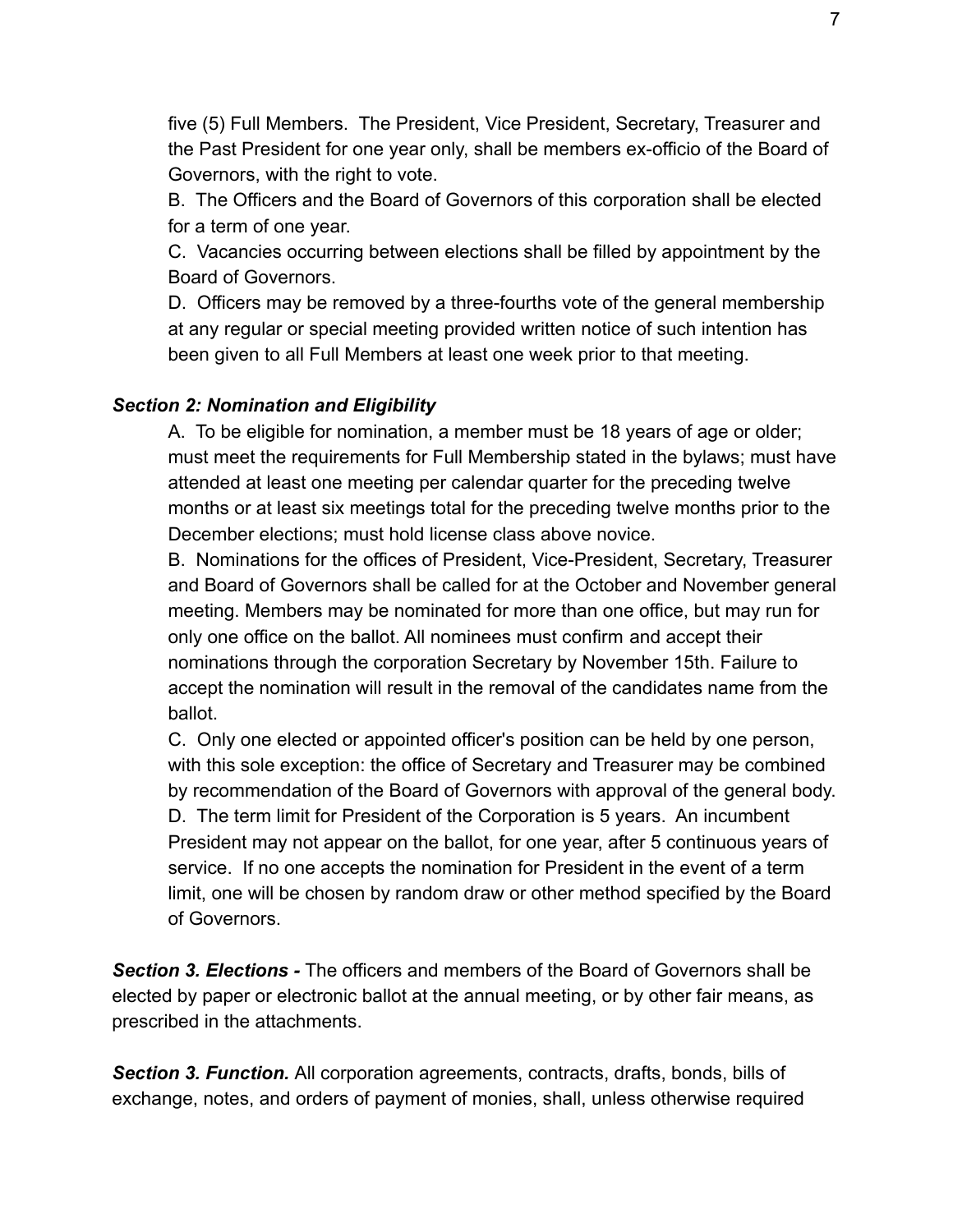by law or permitted by the Bylaws, be approved by the Board of Governors. Expenditures above 10% of the treasury balance shall be brought to the corporation membership for prior approval at a general meeting. However, payments specifically listed in attachment A shall not require prior Board approval.

*Section 4. Meetings.* The Board of Governors shall meet quarterly and upon the request of either the membership or an officer of the corporation. The first quarterly meeting shall be in-person. The remaining three may use alternate meeting arrangements.

*Section 5. Quorum***.** A majority of the Board of Governors shall constitute a quorum, and, if not attained, the meeting must be adjourned until a quorum be present.

*Section 6. Bonds and Insurance.* The Board of Governors shall require as deemed necessary the Treasurer and all other officers charged by the Corporation with responsibility for the custody of any of its funds or property to give adequate bonds. The Board of Governors shall provide for the adequate insurance of the property of the Corporation, or property that may be in the possession of the Corporation, or stored by it, and not otherwise adequately insured. In addition, adequate liability insurance shall be maintained.

## **ARTICLE IV**

### *Duties*

**Section 1.** The President shall preside at all meetings of this corporation, and shall conduct the meetings according to the rules adopted; he shall enforce due observance of this Constitution and the Bylaws; decide all questions of order; and perform all customary duties pertaining to the Office of President. The President shall act as the Chairman at the Meetings of the Board of Governors. The President shall only vote to break a tie.

**Section 2.** The Vice-President may be delegated by the President to perform his duties. The order of succession following the Vice-President shall be Secretary, then Treasurer, then members of the Board in service seniority order. Any officer may decline without prejudice, but must be offered if available.

**Section 3.** The Secretary shall keep a record of the proceedings of all the meetings;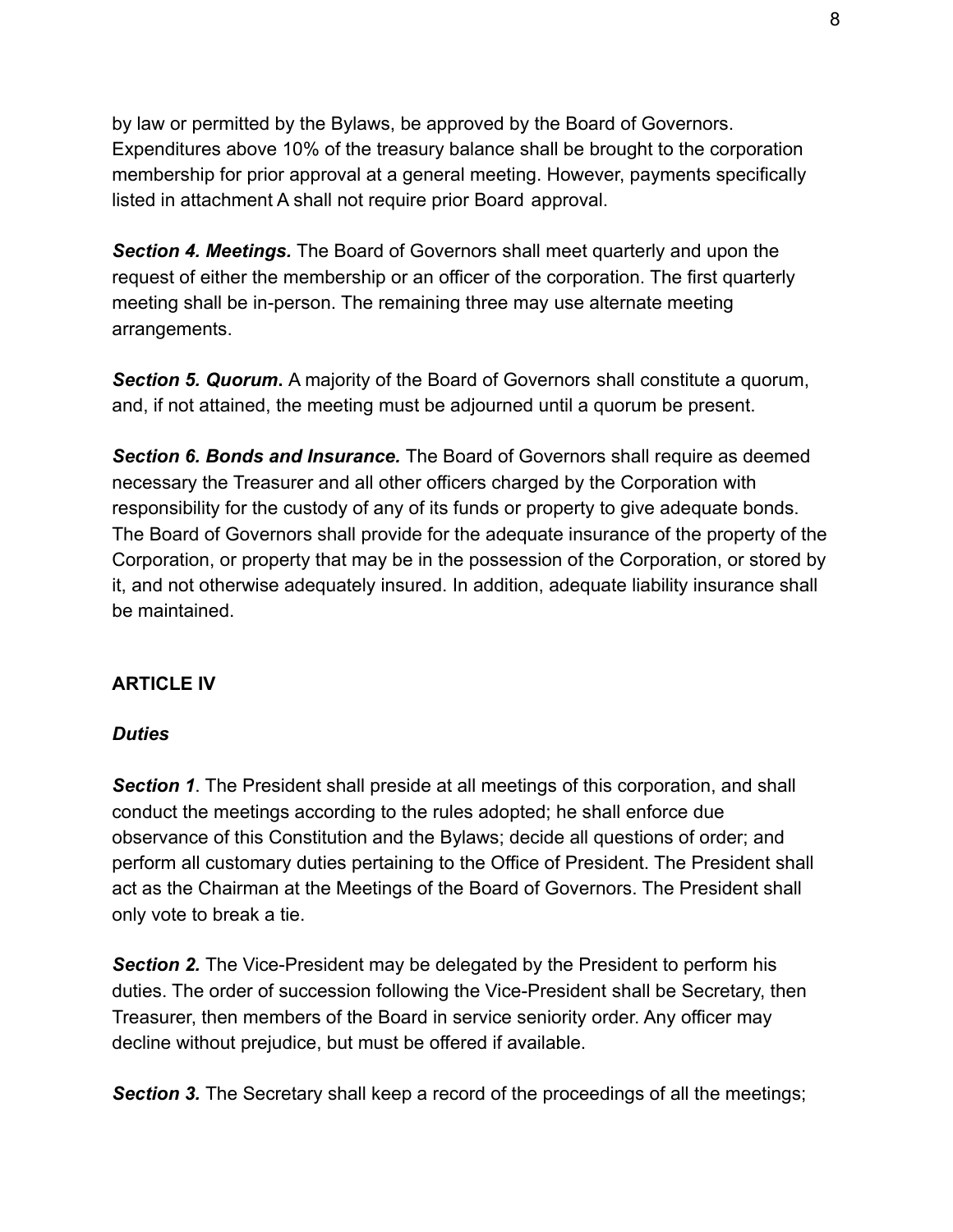keep a roll of members; submit applications for membership; carry on all written correspondence; read communications at each meeting; and mail written notices to each member of meetings when so directed by the President. He shall, at the expiration of his term of office, turn over everything, belonging to the corporation, in his possession to his successor.

*Section 4*. The Treasurer shall receive and receipt for all dues paid to the corporation and keep an accurate account of all monies so received; shall keep an accurate list of members; shall notify those who are delinquent in accordance with provisions of the constitution and/or Bylaws. He shall pay bills promptly, but only after proper authorization. He shall make a full financial report annually and the annual report will be audited by the Board of Governors or the Financial Committee in January. He shall, at the expiration of his term of office, turn over everything in his possession, belonging to the corporation, to his successor after a due audit.

*Section 5*. The Board of Governors, together with the officers, shall conduct any corporation business that may become necessary between general meetings of the corporation.

**Section 6**. The President, subject to the approval of the Board of Governors, shall annually appoint such standing or special committees or subcommittees as may be required by the Bylaws or as he may find necessary.

A. The **Interference Committee** (TVI) investigates TVI complaints and assists by offering technical advice and other information to correct the problem.

B. The **Technical/Repeater Committee** confirms technical information and maintains corporation radio equipment in good working order.

C. The **Publicity Committee** communicates the corporation's activities to the general public and educates the public regarding the amateur radio hobby.

D. The **Membership Committee** maintains an accurate, up to date membership list.

E. The **Program Committee** plans instructive and entertaining programs for the Corporation meetings.

F. The **Nominating Committee** provides a list of nominees for election at the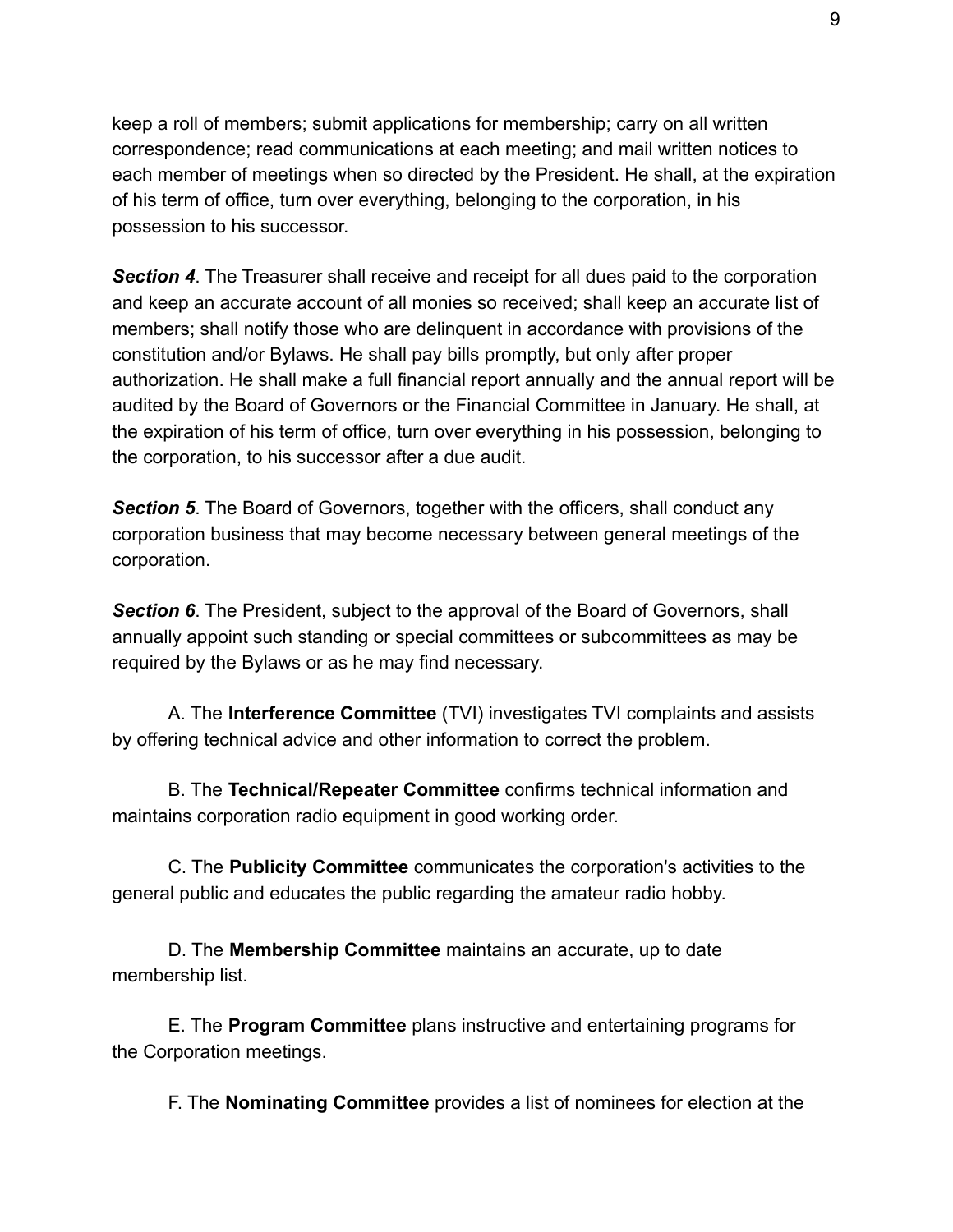October meeting.

G. The **Publications and Communications Committee** provides to the membership and any other designated groups or persons, a newsletter, describing the current events of the Corporation.

H. The **Trustee Committee** ensures there is a current license in effect for Corporation call sign W30I.

I. The **Education Committee** fosters education regarding electronic communication and disseminates technical, educational and scientific information relating to electronic communication.

### J. **Special Committees or Positions**

Special Committees shall be appointed by the president to perform the work of any special activity.

> ie: Activities Committee, Banquet, Constitution & Bylaws Committee, Education Committee, Emergency Service, Field day Committee, Financial Committee, Hamfest Committee, Historical/Archival Committee, Membership Committee, Nominations Committee, Packet Radio Committee, Picnic Committee, Program Committee, Radio Officer, Recognition & Awards Committee, VE's Committee

### **ARTICLE V**

#### *Publication*

*Section 1*. There shall be a publication maintained by the organization, the name of which shall be "VOX". A copy of this publication shall be made available to every member.

### **ARTICLE VI**

#### *Amendments*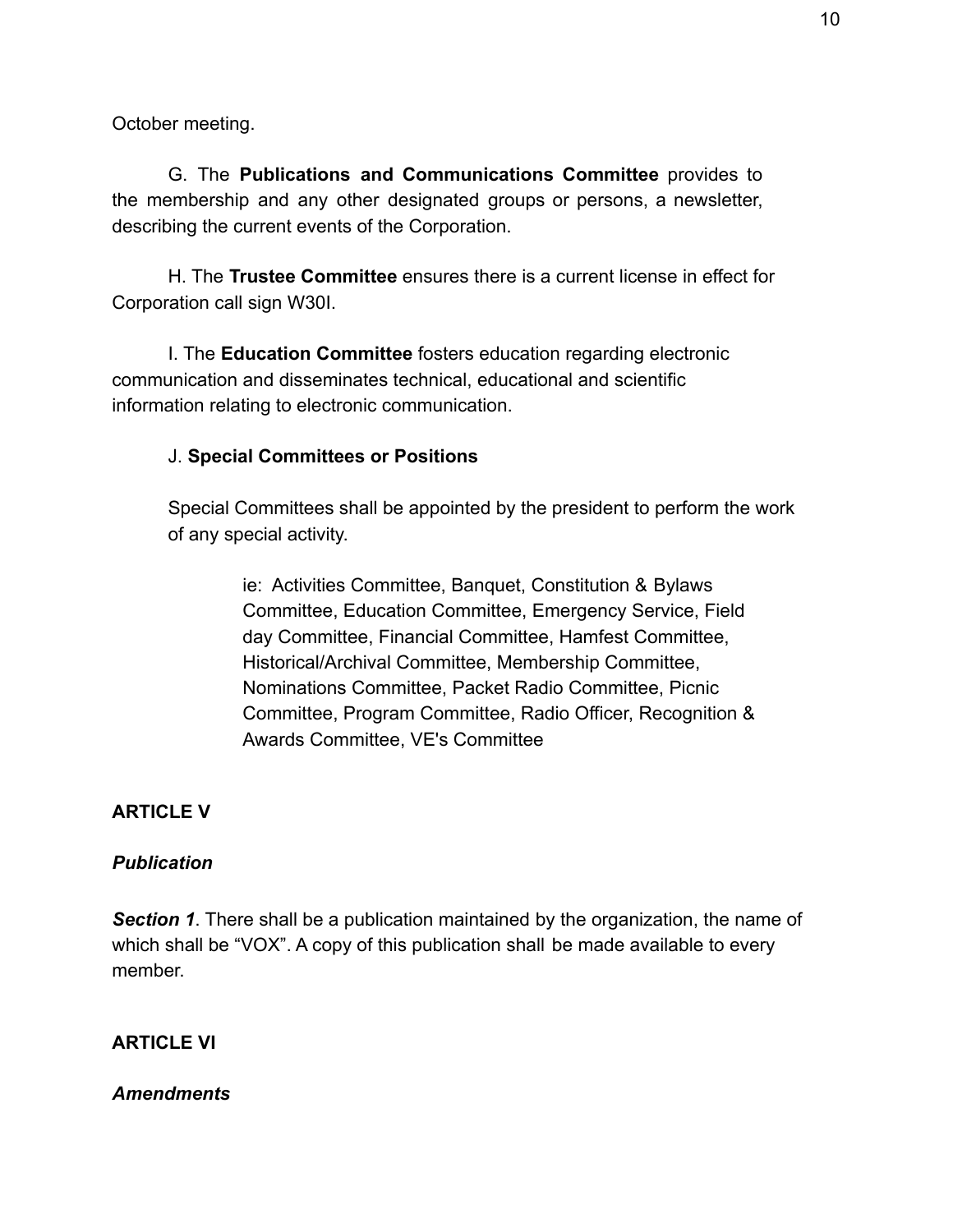*Section 1*. These Bylaws may be amended, repealed, or altered, in whole or in part, by a majority vote at any general or special meeting of this organization; provided that a copy of any proposed amendment must be submitted to the secretary no later than thirty (30) days before the next general meeting and shall be published to all full members and announced at least thirty (30) days prior to the date of the general meeting.

*Section 2*. Any amendment adopted by the members is effective when the general meeting adjourns unless the amendment states otherwise.

*Section 3*. The Secretary shall keep the Constitution and Bylaws of this corporation and have the same with him at every general or special meeting. He shall cause all amendments, changes, or additions to be noted thereon, designating the date of such action, and shall permit the same to be consulted by any member upon request. He shall provide a copy of any amended versions of the Constitution and Bylaws to the corporation's Archival Committee.

**Section 4.** At least every five (5) years a committee shall be appointed and charged with reviewing this document and suggesting any appropriate changes. Any changes shall undergo the normal approval process defined in Section 1 above.

## **ARTICLE VI**

## *Fiscal Year*

**Section 1.** The fiscal year of the Corporation shall begin on the first day of January of each year and shall end on the thirty-first day of December of the same year.

### **ARTICLE VII**

### *References*

**Section 1**. Without changing their intent, the Secretary may from time to time, on notice to the members of the Board, renumber these Bylaws, correct typographical errors, grammar, punctuation and usage errors provided the intent of the document is not changed.